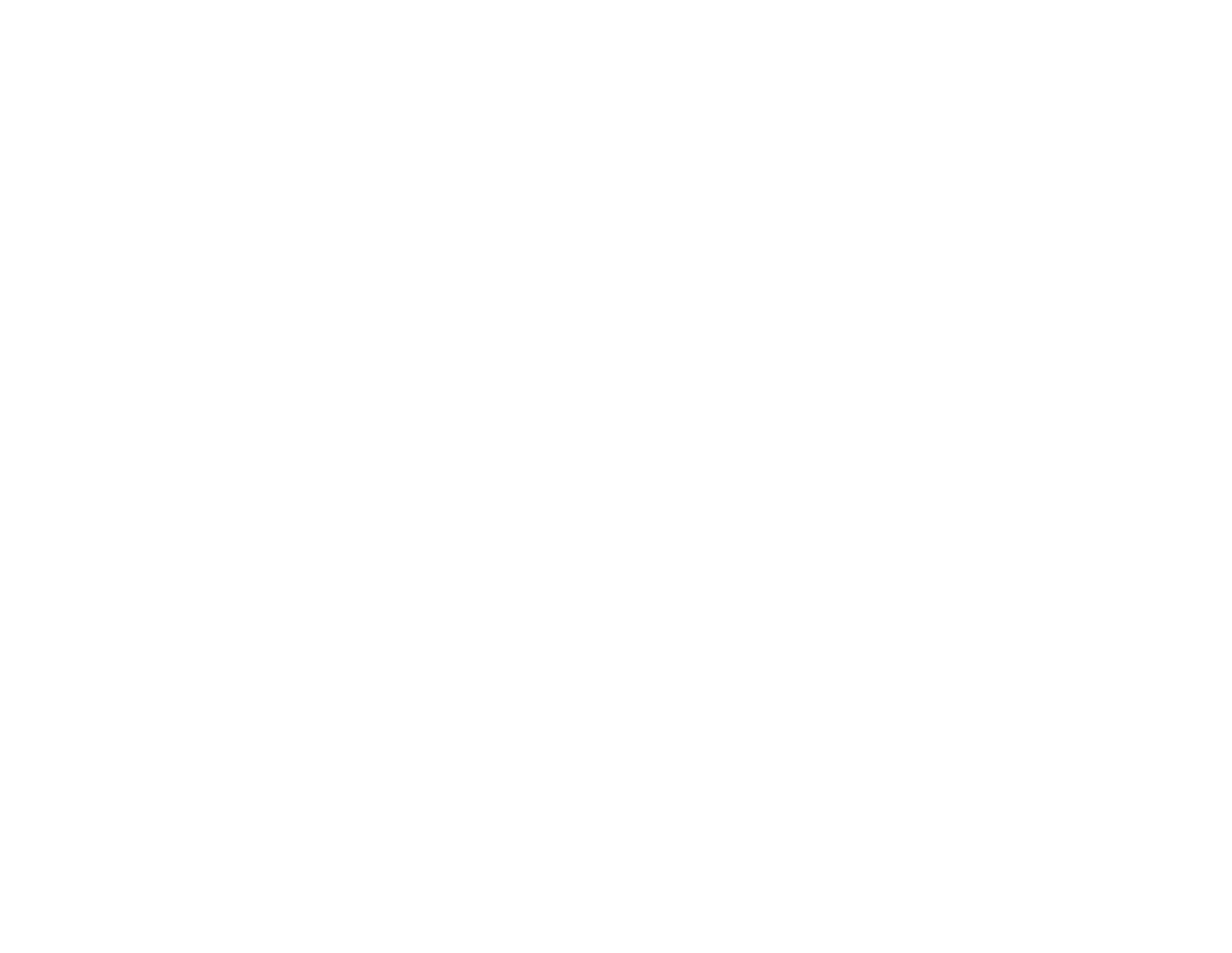# **CITY OF RANCHO PALOS VERDES SUMMARY OF EXPENDITURES - ALL FUNDS**

#### **December 31, 2020**

|             |                                              |                       |                    | FY 2020-21         |                                        | FY 2019-20  |                                        |                                                   |           |
|-------------|----------------------------------------------|-----------------------|--------------------|--------------------|----------------------------------------|-------------|----------------------------------------|---------------------------------------------------|-----------|
| <b>FUND</b> | <b>FUND DESCRIPTION</b>                      | <b>REVISED BUDGET</b> | <b>YTD ACTUALS</b> | <b>YTD ENCUMB.</b> | <b>YTD ACTUALS +</b><br><b>ENCUMB.</b> | <b>USED</b> | <b>YTD ACTUALS +</b><br><b>ENCUMB.</b> | YEAR OVER YEAR CHANGE<br><b>ACTUALS + ENCUMB.</b> |           |
| 222         | <b>HABITAT RESTORATION</b>                   | 184,900               | 92,450             | 138,675            | 231,125                                | 125.0%      | 179,497                                | 51,628                                            | 28.8%     |
| 223         | <b>SUBREGION ONE MAINTENANCE</b>             | 41,600                | 20,890             | 6,268              | 27,158                                 | 65.3%       | 38,110                                 | (10, 952)                                         | $-28.7%$  |
| 224         | <b>MEASURE A MAINTENANCE</b>                 | 100,000               | 50,000             | $\mathbf 0$        | 50,000                                 | 50.0%       | 50,000                                 | $\mathbf 0$                                       | 0.0%      |
|             | 225 ABALONE COVE SEWER DISTRICT              | 151,715               | 34,686             | 81,049             | 115,734                                | 76.3%       | 66,541                                 | 49,194                                            | 73.9%     |
| 227         | <b>GINSBERG CULTURAL ARTS BLDG.</b>          | $\mathbf{0}$          | $\mathbf 0$        | $\mathbf 0$        | 0                                      | 0.0%        | 1,045                                  | (1,045)                                           | $-100.0%$ |
| 228         | <b>DONOR RESTRICTED CONTRIBUTIONS</b>        | 38,422                | 2,185              | 24,557             | 26,742                                 | 69.6%       | 23,181                                 | 3,560                                             | 15.4%     |
|             | <b>TOTAL SPECIAL REVENUE FUNDS</b>           | 8,915,636             | 3,927,369          | 3,807,968          | 7,735,337                              | 86.8%       | 4,779,897                              | 2,955,440                                         | 61.8%     |
|             |                                              |                       |                    |                    |                                        |             |                                        |                                                   |           |
| 300         | <b>CAPITAL PROJECTS FUNDS</b>                |                       |                    |                    |                                        |             |                                        |                                                   |           |
|             | 310 COMMUNITY DEVELOPMENT BLOCK GRANT (CDBG) | 258,999               | 12,339             | 30,060             | 42,399                                 | 16.4%       | 161,261                                | (118, 862)                                        | $-73.7%$  |
| <b>330</b>  | INFRASTRUCTURE IMPROVEMENTS                  | 3,792,310             | 671,750            | 1,023,176          | 1,694,926                              | 44.7%       | 7,688,934                              | (5,994,008)                                       | $-78.0%$  |
|             | 331 FEDERAL GRANTS                           | $\Omega$              | $\mathbf 0$        | 0                  | 0                                      | 0.0%        | 0                                      | $\mathbf 0$                                       | 0.0%      |
|             | 332 STATE GRANTS                             | 212,945               | 29,381             | 182,182            | 211,563                                | 99.4%       | 532,106                                | (320, 542)                                        | $-60.2%$  |
|             | 334 QUIMBY PARK DEVELOPMENT                  | 300,790               | 2,661              | 265,329            | 267,990                                | 89.1%       | 862,706                                | (594, 716)                                        | $-68.9%$  |
|             | 336 LOW-MODERATE INCOME HOUSING              | $\mathbf{0}$          | $\mathbf{0}$       | $\mathbf{0}$       | $\mathbf 0$                            | 0.0%        | $\mathbf{0}$                           | $\mathbf{0}$                                      | 0.0%      |
| 338         | <b>DEVELOPMENT IMPACT MITIGATION (EET)</b>   | 210,000               | 79,862             | 90,040             | 169,902                                | 80.9%       | 360,435                                | (190, 532)                                        | $-52.9%$  |
|             | 343 MEASURE W                                | 213,537               | $\mathbf{0}$       | 213,537            | 213,537                                | 100.0%      | $\mathbf 0$                            | 213,537                                           | 0.0%      |
|             | <b>TOTAL CAPITAL PROJECTS FUNDS</b>          | 4,988,581             | 795,993            | 1,804,324          | 2,600,317                              | 52.1%       | 9,605,441                              | (7,005,124)                                       | $-72.9%$  |
|             |                                              |                       |                    |                    |                                        |             |                                        |                                                   |           |
| 600         | <b>INTERNAL SERVICE FUND</b>                 |                       |                    |                    |                                        |             |                                        |                                                   |           |
|             | 681 EQUIPMENT REPLACEMENT                    | 788,997               | 110,461            | 62,648             | 173,109                                | 21.9%       | 480,545                                | (307, 436)                                        | $-64.0%$  |
|             | <b>TOTAL INTERNAL SERVICE FUNDS</b>          | 788,997               | 110,461            | 62,648             | 173,109                                | 21.9%       | 480,545                                | (307, 436)                                        | $-64.0%$  |
|             |                                              |                       |                    |                    |                                        |             |                                        |                                                   |           |
|             | <b>REDEVELOPMENT AGENCY</b>                  |                       |                    |                    |                                        |             |                                        |                                                   |           |
|             | 701 REDEVELOPMENT OBLIGATION                 | $\mathbf 0$           | 275                | 0                  | 275                                    | 0.0%        | 1,726                                  | (1,451)                                           | $-84.1%$  |
|             | <b>TOTAL REDEVELOPMENT AGENCY</b>            | $\bf{0}$              | 275                | $\bf{0}$           | 275                                    | 0.0%        | 1,726                                  | (1,451)                                           | $-84.1%$  |